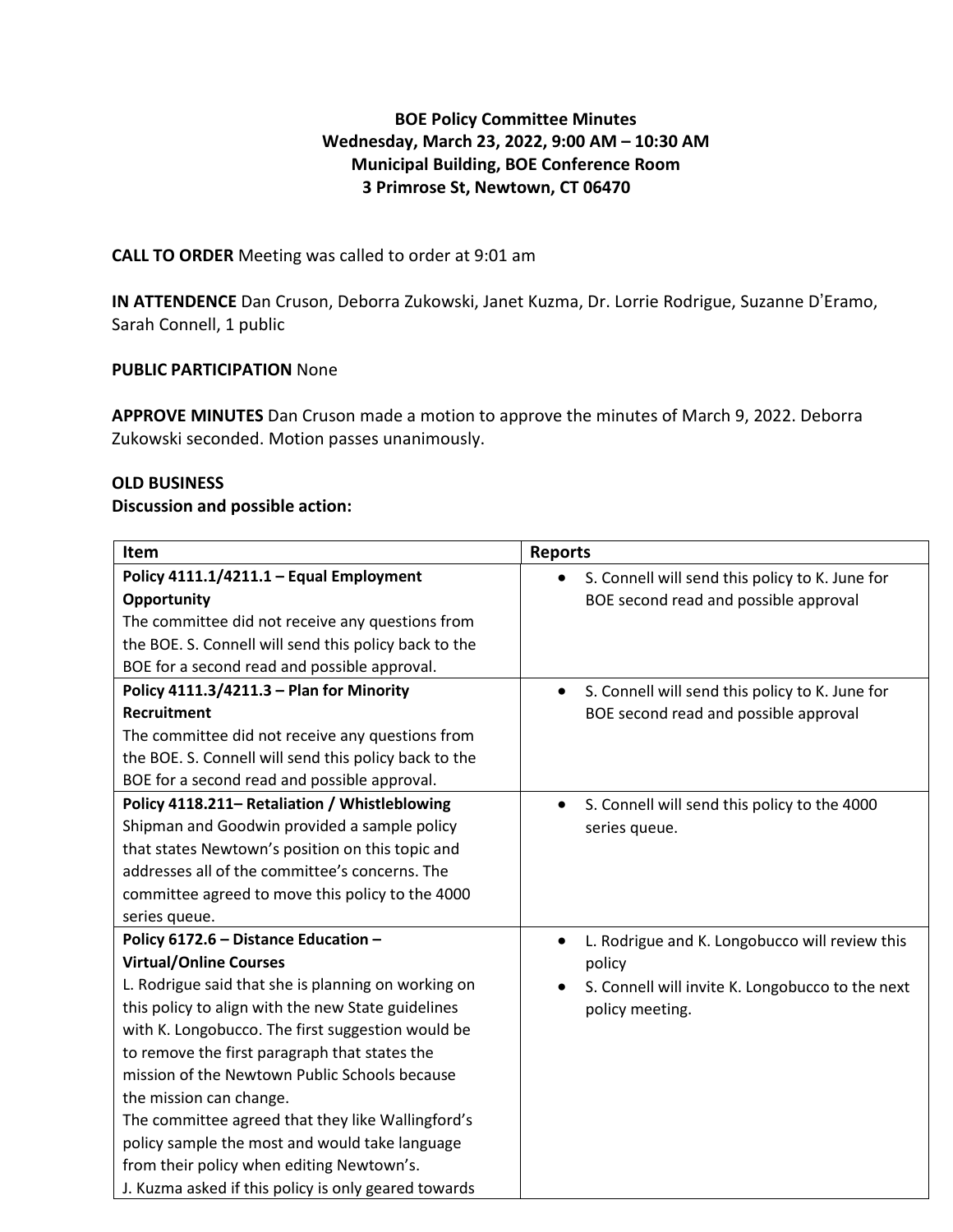| high schools students.                               |                                                            |
|------------------------------------------------------|------------------------------------------------------------|
| L. Rodrigue answered that it looks like it may be K- |                                                            |
| 12 in the future, but as of now, it is 9-12.         |                                                            |
| D. Zukowski made some notes on the Wallingford       |                                                            |
| policy sample. L. Rodrigue requested that D.         |                                                            |
| Zukowski send them to her so she can review them     |                                                            |
| with K. Longobucco.                                  |                                                            |
| L. Rodrigue made it clear that the point of VHS is   |                                                            |
| not to replace a teacher or class but give the       |                                                            |
| student an opportunity to take a class they do not   |                                                            |
| have time for in their schedule.                     |                                                            |
| Policy 4118.237/4218.237/5141.8 - Face Masks         | S. Connell will invite S. D'Eramo to the next<br>$\bullet$ |
| <b>Coverings</b>                                     | meeting                                                    |
| L. Rodrigue, A. Dalton & S. D'Eramo reviewed this    | S. Connell will invite A. Dalton to the next               |
| policy along with Policy 5141.22 -                   | meeting                                                    |
| Communicable/Infectious Diseases. Together, they     |                                                            |
| are recommending that we rescind Policy              |                                                            |
| 4118.237/4218.237/5141.8 - Face Masks Coverings      |                                                            |
| and add language into Newtown's existing policy -    |                                                            |
| Policy 5141.22 - Communicable/Infectious             |                                                            |
| Diseases.                                            |                                                            |
| The sentence that L. Rodrigue, A. Dalton & S.        |                                                            |
| D'Eramo suggested is:                                |                                                            |
| " In the event that a public health emergency (i.e.  |                                                            |
| pandemic) is declared by the State of CT, the Board  |                                                            |
| reserves the right to follow CDC and/or DPH          |                                                            |
| guidelines in an effort to maintain a safe           |                                                            |
| environment for all students."                       |                                                            |
| S. D'Eramo also made a suggestion to change the      |                                                            |
| language "handicapped" to "disabled". The            |                                                            |
| committee agreed.                                    |                                                            |
| The committee agreed and had a discussion about      |                                                            |
| possible edits.                                      |                                                            |
| D. Cruson has a concern about stating that an        |                                                            |
| emergency has to be declared by the State and        |                                                            |
| would like there to be flexibility to be on a more   |                                                            |
| localized level and involve the local health         |                                                            |
| department.                                          |                                                            |
| L. Rodrigue is pretty certain that the local health  |                                                            |
| department does not make that decision. They         |                                                            |
| follow the State's or DPH guidance.                  |                                                            |
| D. Zukowski has the same concerns as D. Cruson.      |                                                            |
| J. Kuzma understands that it comes from the state    |                                                            |
| and does not see a reason to change the language     |                                                            |
| but will support the sentence below.                 |                                                            |
|                                                      |                                                            |
|                                                      |                                                            |